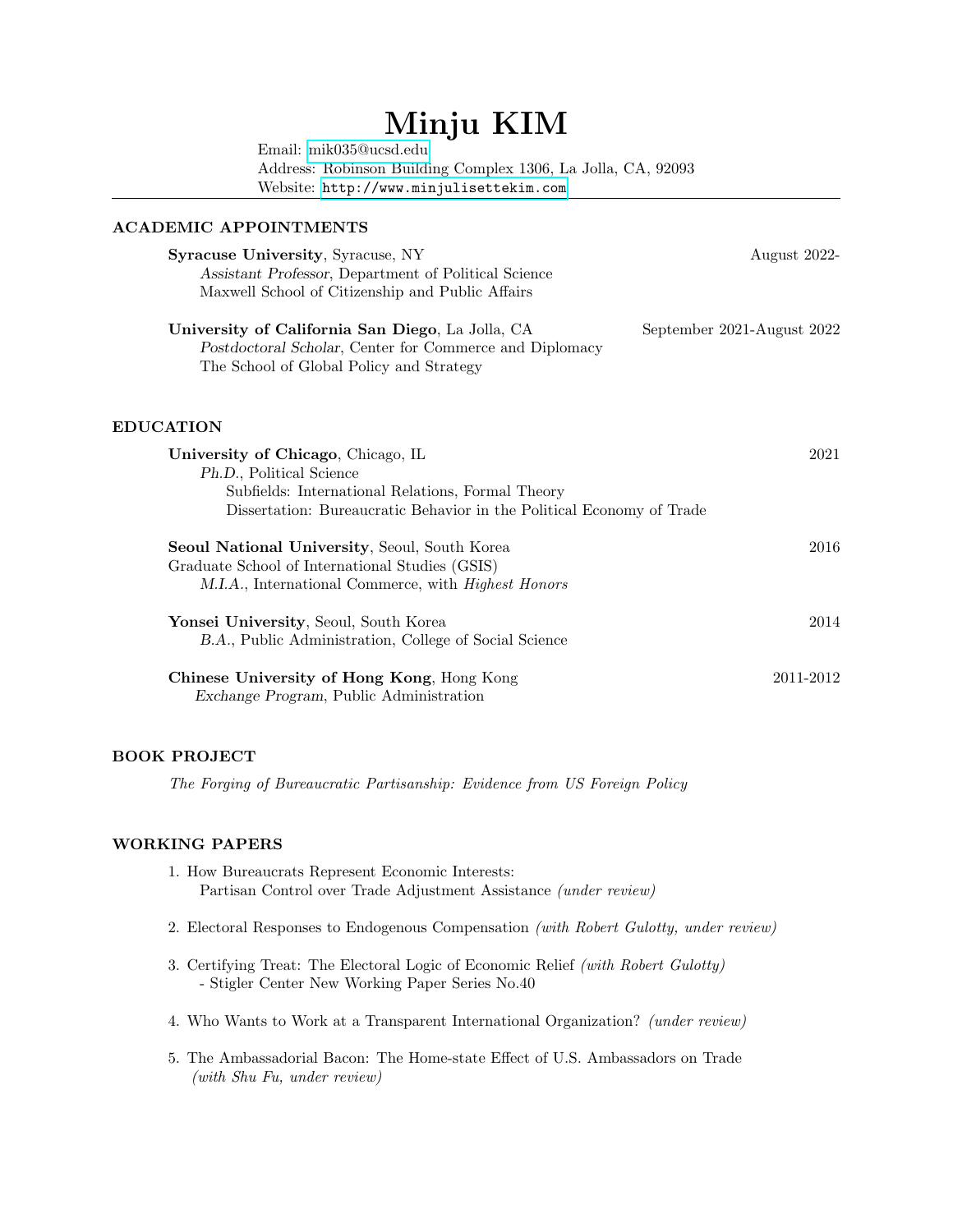# WORK IN PROGRESS

1. Overcoming Patent Protectionism in the United States: Evidence from USITC Section 337 Investigations (with Jieun Lee)

2. Rational Re-design of Treaties (with Bowon Kim)

# PREDOCTORAL PUBLICATION

"Looking Beyond the Doha Negotiations: A Possible Reform of the WTO Agricultural Subsidies Rules", with Hyo-young Lee, Asian Journal of WTO and International Health Law and Policy 12(1), 171-200, March 2017.

### AWARDS

|                                                | Lloyd and Susanne Rudolph Field Research Award<br>Center for International Social Science Research (5,000 USD)                                                                                                                                                                 | 2019          |
|------------------------------------------------|--------------------------------------------------------------------------------------------------------------------------------------------------------------------------------------------------------------------------------------------------------------------------------|---------------|
| Bradley Fellows Ph.D. Dissertation Award       | Stigler Center, University of Chicago Booth School of Business (7,500 USD)                                                                                                                                                                                                     | 2018          |
|                                                | Distinguished Thesis Award, GSIS, Seoul National University                                                                                                                                                                                                                    | 2016          |
| Grand Prize, 15th Trade Remedy Thesis Contest  | Ministry of Trade, Industry, and Energy (MOTIE), South Korea<br>The Effects of Exchange Rate Fluctuation on Anti-dumping Investigation-<br>Focused on Article 2.4.1 and Article 3.5 of WTO Anti-dumping Agreement<br>(in Korean, with Dongchul Kwak) $(5,000,000 \text{ KRW})$ | 2014          |
| <b>GRANTS AND FELLOWSHIPS</b>                  |                                                                                                                                                                                                                                                                                |               |
|                                                | Doctoral Research Innovation Fund (5,000 USD), University of Chicago                                                                                                                                                                                                           | 2020          |
| Training in Multilevel Modeling, Text Analysis | Summer Grant for ICPSR Training, University of Chicago                                                                                                                                                                                                                         | 2020          |
|                                                | <b>Empirical Implications of Theoretical Models, National Science Foundation</b>                                                                                                                                                                                               | 2017          |
| Graduate Fellowship, University of Chicago     |                                                                                                                                                                                                                                                                                | 2016-2021     |
| Doctoral Study Abroad Fellowship               | Korea Foundation for Advanced Studies (KFAS)                                                                                                                                                                                                                                   | 2016-2021     |
| FTA Commerce & Strategy Research Grant         | Ministry of Trade, Industry, and Energy (MOTIE), South Korea<br>Research Grant for Master's Thesis $(3,000,000 \text{ KRW})$                                                                                                                                                   | $2014 - 2015$ |
|                                                | Graduate Scholarships, GSIS, Seoul National University                                                                                                                                                                                                                         | 2014-2015     |
| Undergraduate Scholarships, Yonsei University  |                                                                                                                                                                                                                                                                                | 2011-2013     |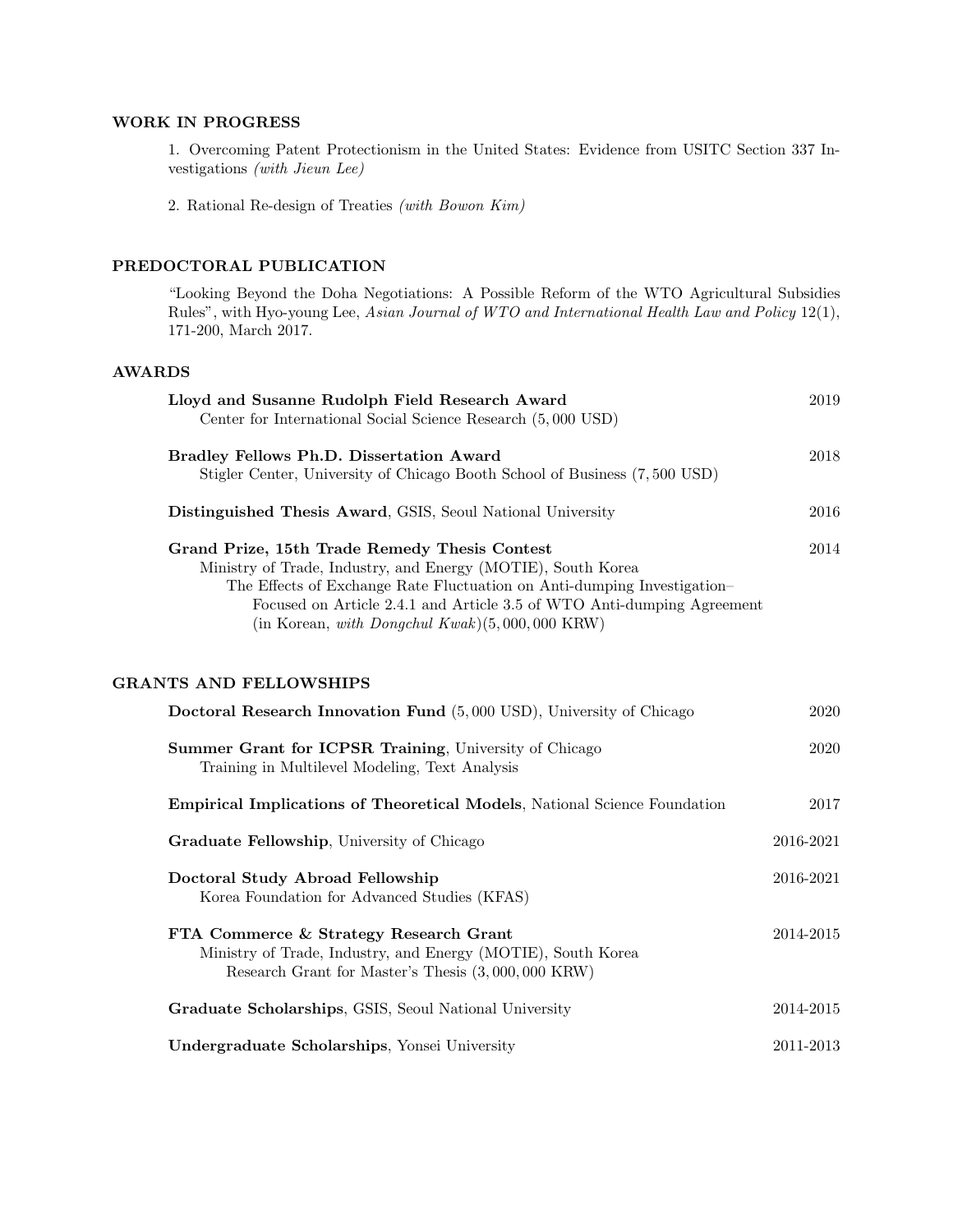| <b>Conference Travel and Accessibility Grants</b> |           |
|---------------------------------------------------|-----------|
| American Political Science Association (APSA)     | 2019-2021 |
| Department of Political Science, UChicago         | 2019      |
| Center for East Asian Studies, UChicago           | 2019      |
| Graduate Student Council, UChicago                | 2018      |
| International Studies Association (ISA)           | 2016      |

# **TEACHING**

| Instructor                                                                                                                                    | University of Chicago                   |
|-----------------------------------------------------------------------------------------------------------------------------------------------|-----------------------------------------|
| Formal Theory II (Game Theory I), Undergraduate                                                                                               | Winter 2020                             |
| Instructor                                                                                                                                    | Syracuse University                     |
| Strategic Choice and Politics, Undergraduate<br>Formal Theories of Choice, Graduate<br>Introduction to International Relations, Undergraduate | Fall 2022<br>Fall 2022<br>Spring $2023$ |

Teaching Assistant (Undergraduate) University of Chicago International Political Economy for Robert Gulotty Spring 2018<br>Formal Theory I (Social Choice Theory) for Robert Gulotty Autumn 2018 Formal Theory I (Social Choice Theory) for Robert Gulotty Autumn 2018<br>Formal Theory II (Game Theory I) for Monika Nalepa Winter 2019 Formal Theory II (Game Theory I) for Monika Nalepa Winter 2019<br>Social Science Inquiry III (Quantitative Research Design) for Micere Keels Spring 2019 Social Science Inquiry III (Quantitative Research Design) for Micere Keels

# PRESENTATIONS

| External                                                                        |                  |
|---------------------------------------------------------------------------------|------------------|
| Conference on Bureaucracy and IR, Brown University (Invited)                    | 2022             |
| Political Economy Lunch Group (PELG) Speaker Series, UC San Diego               | 2022             |
| American Political Science Association (APSA) Annual Meeting                    | 2019, 2020, 2021 |
| International Political Economy Society (IPES)                                  | 2018, 2019, 2021 |
| The Political Economy of International Organization (PEIO) Seminar              | 2021             |
| Midwest Political Science Association (MPSA), Chicago                           | 2018, 2019, 2022 |
| International Studies Association (ISA) Annual Convention                       | 2016             |
| IR and America's Rise: Institutions, Ideas, and Individuals, UChicago (Invited) | 2020             |

## Internal

| Stigler Center Ph.D. Workshop, UChicago                                      | 2019                        |
|------------------------------------------------------------------------------|-----------------------------|
| Workshop on International Politics (WIP), UChicago                           | 2018, 2020 (May, Aug), 2022 |
| CISSR Transparency and Replication Conference, UChicago                      | 2018                        |
| Program on International Politics, Economics, and Security (PIPES), UChicago | 2018                        |